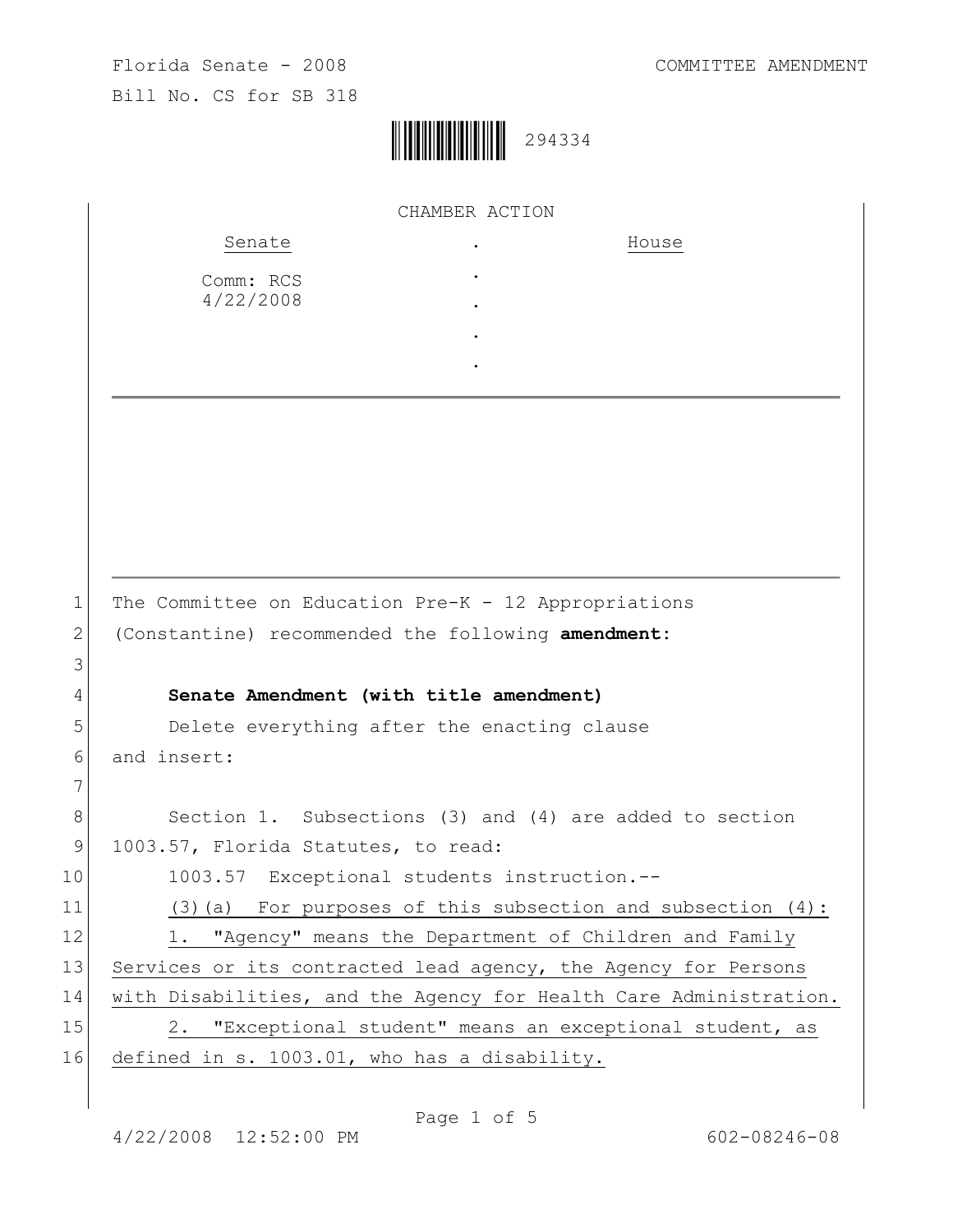Bill No. CS for SB 318



| 17 | 3. "Receiving school district" means the district in which        |
|----|-------------------------------------------------------------------|
| 18 | a private residential care facility is located.                   |
| 19 | 4. "Placement" means the funding or arrangement of funding        |
| 20 | by an agency for all or a part of the cost for an exceptional     |
| 21 | student to reside in a private residential care facility and the  |
| 22 | placement crosses school district lines.                          |
| 23 | (b) Within 10 business days after an exceptional student is       |
| 24 | placed in a private residential care facility by an agency, the   |
| 25 | agency or private residential care facility licensed by the       |
| 26 | agency, as appropriate, shall provide written notification of the |
| 27 | placement to the school district, where the student is currently  |
| 28 | counted for funding purposes under s. 1011.62, and the receiving  |
| 29 | school district. This paragraph applies when the placement is for |
| 30 | the primary purpose of addressing residential or other            |
| 31 | noneducational needs and the placement crosses school district    |
| 32 | lines.                                                            |
| 33 | Within 10 business days after receiving the<br>(C)                |
| 34 | notification, the school district must review the student's       |
| 35 | individual educational plan (IEP) to determine if the student's   |
| 36 | IEP can be implemented by the school district or by a provider or |
| 37 | facility under contract with the school district. The school      |
| 38 | district shall:                                                   |
| 39 | 1. Provide educational instruction to the student;                |
| 40 | Contract with another provider or facility to provide<br>2.       |
| 41 | the educational instruction;                                      |
| 42 | 3. Contract with the private residential care facility in         |
| 43 | which the student resides to provide the educational instruction; |
| 44 | or                                                                |
| 45 | Decline to provide or contract for educational<br>4.              |
| 46 | instruction.                                                      |
|    | Page 2 of 5                                                       |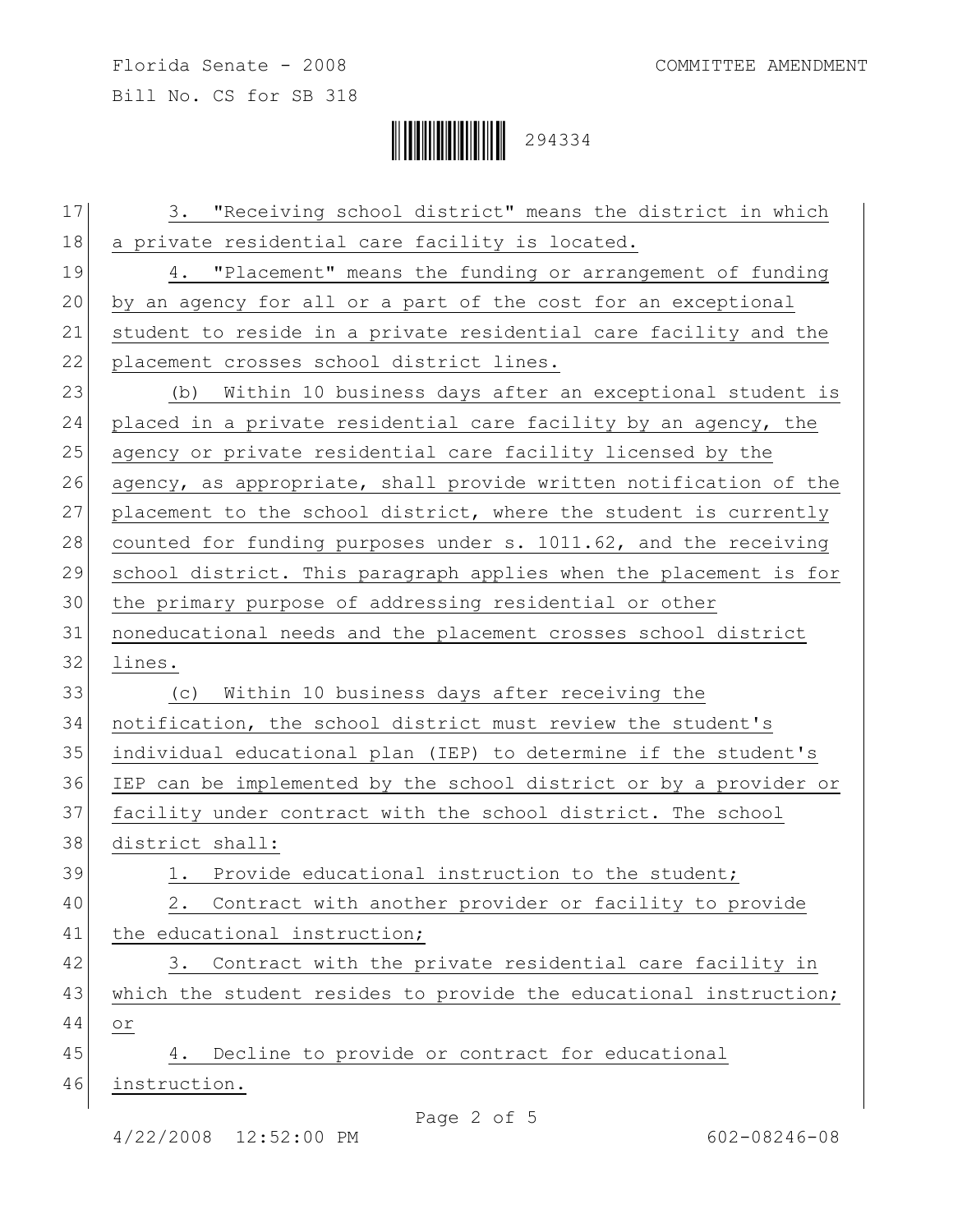Florida Senate - 2008 COMMITTEE AMENDMENT Bill No. CS for SB 318



| 47 |                                                                    |  |
|----|--------------------------------------------------------------------|--|
| 48 | If the school district declines to provide or contract for the     |  |
| 49 | educational instruction, the school district that is located       |  |
| 50 | within the legal residence of the student shall provide or         |  |
| 51 | contract for the educational instruction to the student. The       |  |
| 52 | school district that provides educational instruction or           |  |
| 53 | contracts to provide educational instruction shall report the      |  |
| 54 | student for funding purposes pursuant s. 1011.62.                  |  |
| 55 | (d) 1. The Department of Education, in consultation with the       |  |
| 56 | agencies and school districts, shall develop procedures for        |  |
| 57 | written notification to school districts regarding the placement   |  |
| 58 | of an exceptional student in a residential care facility. The      |  |
| 59 | procedures must:                                                   |  |
| 60 | Provide for written notification of a placement that<br>a.         |  |
| 61 | crosses school district lines; and                                 |  |
| 62 | Identify the entity responsible for the notification for<br>b.     |  |
| 63 | each facility that is operated, licensed, or regulated by an       |  |
| 64 | agency.                                                            |  |
| 65 | The State Board of Education shall adopt the procedures<br>2.      |  |
| 66 | by rule pursuant to ss. $120.536(1)$ and $120.54$ and the agencies |  |
| 67 | shall implement the procedures. The Agency for Persons with        |  |
| 68 | Disabilities shall adopt rules pursuant to ss. 120.536(1) and      |  |
| 69 | 120.54 which require a residential care facility that is licensed  |  |
| 70 | by the Agency for Persons with Disabilities to notify school       |  |
| 71 | districts when an exceptional student is placed in the             |  |
| 72 | residential care facility.                                         |  |
| 73 |                                                                    |  |
| 74 | The requirements of paragraphs (c) and (d) do not apply to         |  |
| 75 | written agreements among school districts which specify each       |  |
| 76 | school district's responsibility for providing and paying for      |  |
|    | Page 3 of 5                                                        |  |
|    | 4/22/2008 12:52:00 PM<br>$602 - 08246 - 08$                        |  |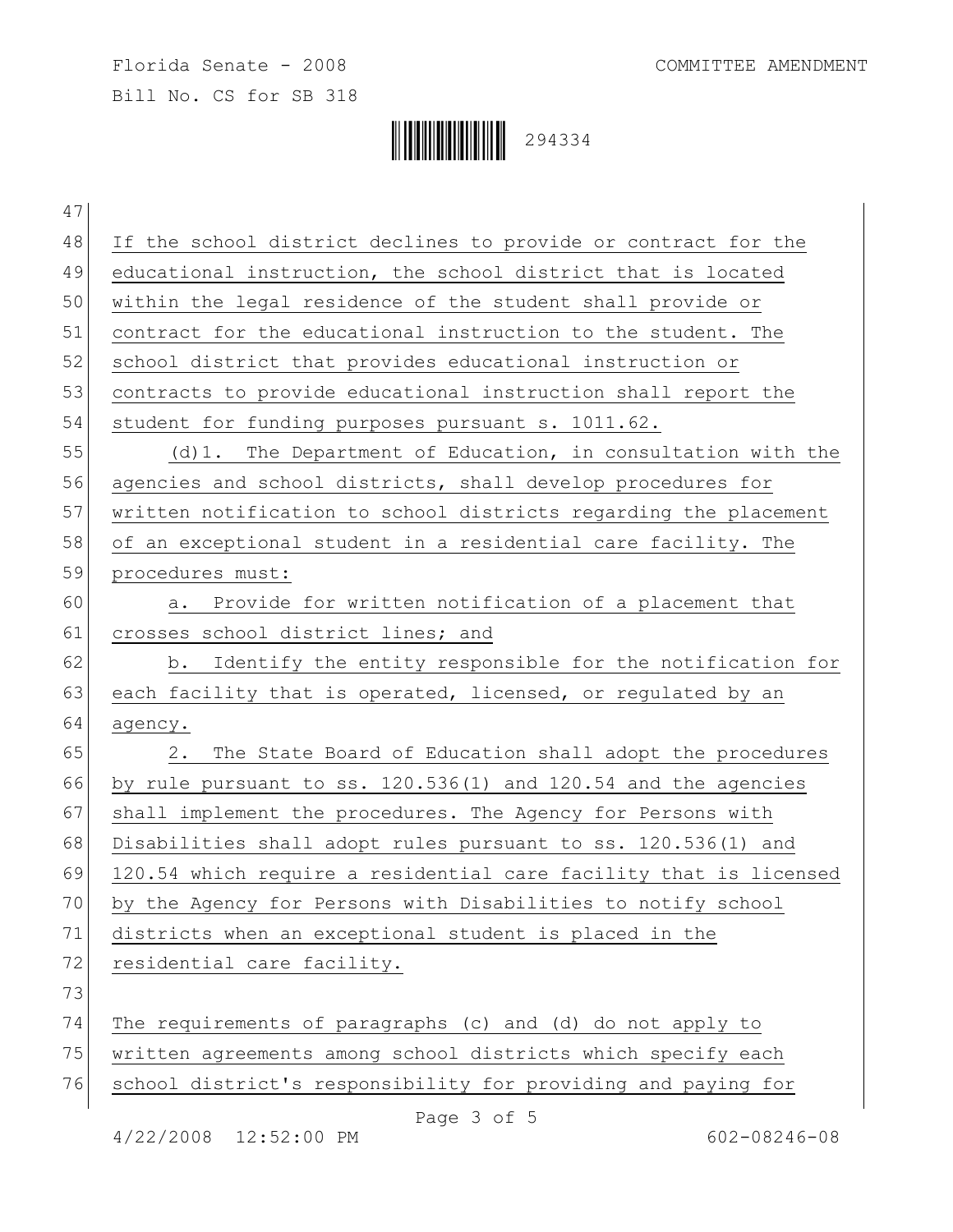Bill No. CS for SB 318



| 77  | educational services to an exceptional student in a residential   |
|-----|-------------------------------------------------------------------|
| 78  | care facility. However, each agreement must require a school      |
| 79  | district to review the student's IEP within 10 business days      |
| 80  | after receiving the notification required under paragraph (b).    |
| 81  | The Department of Education and agencies shall enter<br>(4)       |
| 82  | into an agreement for interagency coordination which incorporates |
| 83  | the elements set forth in 34 C.F.R. s. 300.154.                   |
| 84  | Section 2. This act shall take effect July 1, 2008.               |
| 85  |                                                                   |
| 86  | ================= T I T L E A M E N D M E N T                     |
| 87  | And the title is amended as follows:                              |
| 88  | Delete everything before the enacting clause                      |
| 89  | and insert:                                                       |
| 90  | A bill to be entitled                                             |
| 91  | An act relating to exceptional students with a disability;        |
| 92  | amending s. 1003.57, F.S.; providing definitions;                 |
| 93  | requiring the Department of Children and Family Services,         |
| 94  | the Agency for Health Care Administration, and residential        |
| 95  | facilities licensed by the Agency for Persons with                |
| 96  | Disabilities to notify a school district under certain            |
| 97  | circumstances; requiring the review of a student's                |
| 98  | individual educational plan; providing for a determination        |
| 99  | of responsibility for educational instruction; requiring          |
| 100 | the school district to report the student for funding             |
| 101 | purposes; requiring the Department of Education, in               |
| 102 | consultation with specified agencies, to develop                  |
| 103 | procedures for the placement of students in residential           |
| 104 | care facilities; requiring the State Board of Education           |
| 105 | and the Agency for Persons with Disabilities to adopt             |
| 106 | rules; requiring certain agencies to implement procedures;        |
|     |                                                                   |

Page 4 of 5